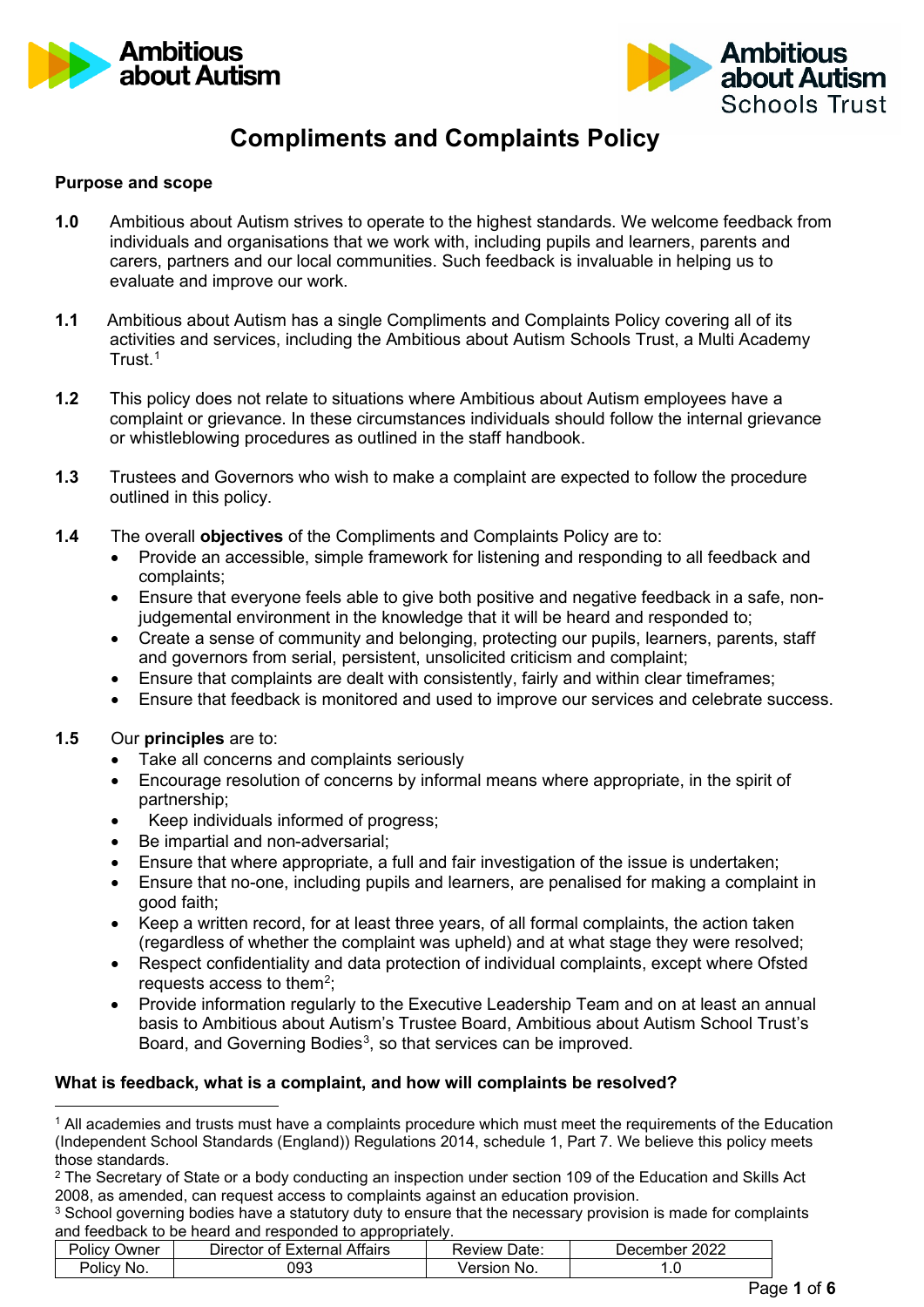- **2.0** Feedback can be positive or negative and will usually not require a formal response. We expect to receive feedback daily in passing, during phone conversations, via email, through evaluations/, and in writing. All feedback will be considered in the development of our services. Feedback and compliments will be shared with those to whom it relates and recognised organisationally through the Staff Council or otherwise as appropriate.
- **2.1** Sometimes services and activities may not meet the expectations or satisfaction of those involved, and we would expect, from time to time, legitimate concerns to be raised. We encourage these to be raised with staff following the process outlined in this policy so that we can address these quickly and in partnership with you.
- **2.2** If appropriate, we will acknowledge that the complaint is upheld in whole or in part. In addition we may offer one or more of the following:
	- An explanation
	- An admission that the situation could have been handled differently or better
	- An assurance that we will try to make sure the situation will not happen again
	- An explanation of the steps that have been or will be taken to make sure it will not happen again, and an indication of the timescales in which any changes will be made
	- A commitment to review policies
	- An apology.

### **How to make a complaint**

- **3.0** Individuals wishing to raise concerns or make a complaint should contact the person who provided the service at the earliest opportunity. Alternatively, they can contact Ambitious about Autism by emailing feedback@AmbitiousAboutAutism.org.uk or writing to the Director of External Affairs, Ambitious about Autism, Woodside Avenue, Muswell Hill, London, N10 3JA.
- **3.1** Children and young people we are committed to listening to and hearing the voice of our pupils and learners and our Youth Patrons, individually and in groups. We take account of children and young people's views in provision of our services, and encourage participation, self-advocacy and independence. We have Student Councils and a Youth Council, and we recognise children and young people's right to complain or provide feedback themselves.
- **3.2** Parent and carers Where a parent wishes to make a formal complaint this should be addressed to the Head of School or Head of College (or the Deputy in his/her absence), or alternatively the Director of External Affairs on the details above.
- **3.3** Key stakeholders and other members of our local communities partnerships are very important to us. Please contact the person providing the service, or alternatively the Director of External Affairs on the details above.

### **Timescales**

- **4.0** Complaints should be raised within three months (excluding school holidays) of the incident or, where a series of associated incidents have occurred, within three months of the last of these incidents. We will consider complaints made outside of this timeframe if exceptional circumstances apply.
- **4.1** For complaints relating to education settings (TreeHouse School. The Rise School and Ambitious College), we will consider complaints made outside of term time to have been received on the first school/college day after the holiday period.
- **4.2** If other bodies are investigating aspects of the complaint, for example the police, local authority safeguarding teams or Tribunals, this may impact on our ability to adhere to the timescales within this procedure or result in the procedure being suspended until those public bodies have completed their investigations. If this happens, we will inform you of a proposed new timescale.
- **4.3** If a complainant commences legal action in relation to their complaint, we will consider whether to suspend the complaints procedure until those legal proceedings have concluded.

| -<br>שwner<br>olicv | --<br>Attairs<br>– xterna∟<br>Director∟<br>ΩŤ | <br>Date<br>⊀eview | ∩∩∩<br>⊃ecember<br>102 <sub>4</sub> |
|---------------------|-----------------------------------------------|--------------------|-------------------------------------|
| 'olic\<br>NO.       | 093                                           | 'ersion<br>-No.    | $\cdot\cdot$                        |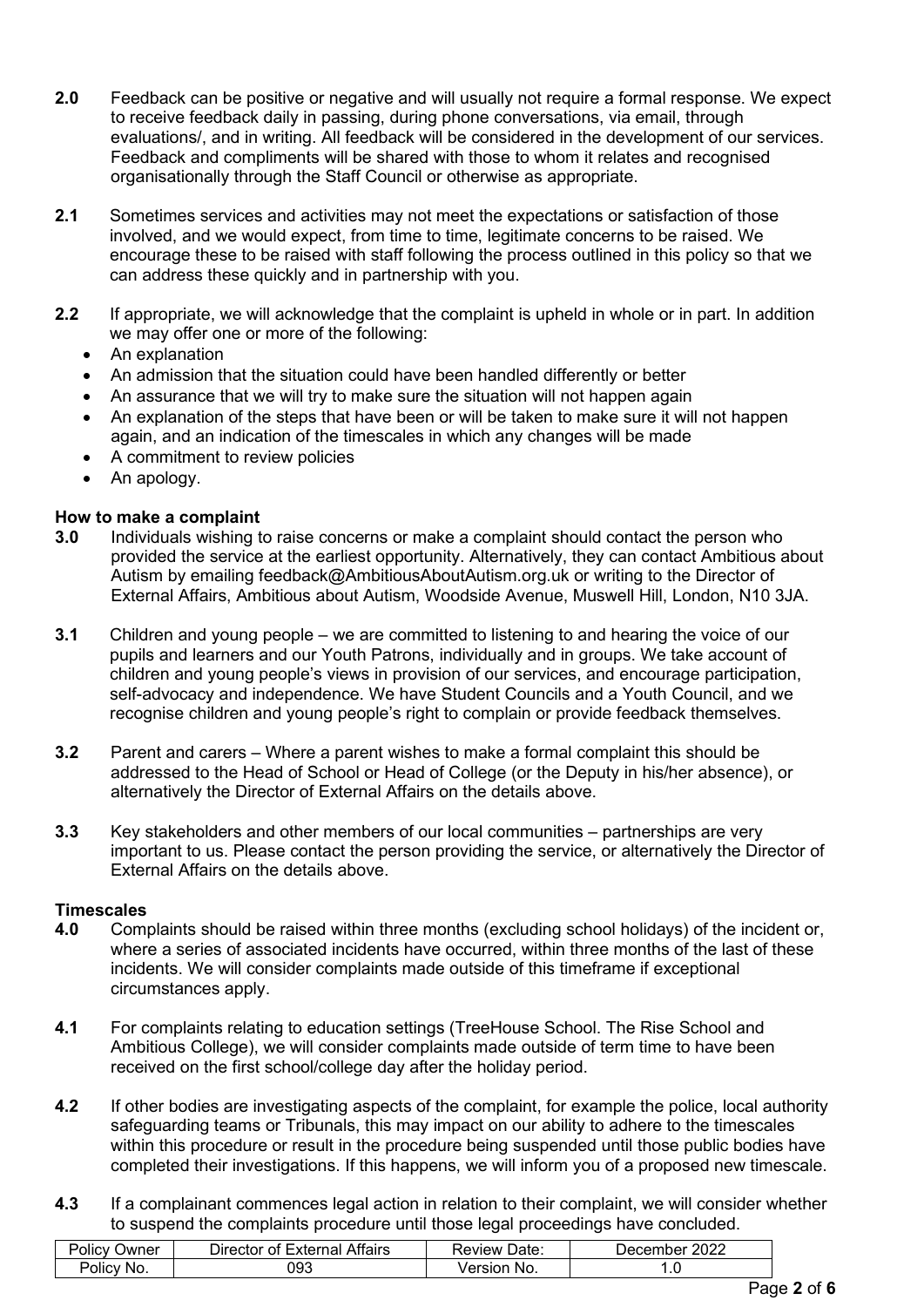**4.4** Timescales for each stage of the process are set out below.

## **Who is involved in the process?**<br>**5.0** The Director of External Affa

- **5.0** The Director of External Affairs is the designated Complaints Officer and is responsible for ensuring that this policy is followed, and information is recorded properly. The Complaints Officer may nominate a substitute, for example a member of TreeHouse School's, The Rise School's or Ambitious College's Senior Leadership Team, to investigate a complaint if there are appropriate reasons for doing so. In the absence of the Director of External Affairs, the Chief Executive will nominate an alternative Complaints Officer.
- **5.1** If a complaint concerns the Director of External Affairs, the Chief Executive will nominate an alternative Complaints Officer.
- **5.2** If a complaint concerns the Chief Executive or a Trustee, the Chair of the Board of Trustees will manage the complaints process.
- **5.3** If a complaint concerns a Chair of the Board of Trustees, the Deputy Chair of the Board of Trustees will manage the complaints process.
- **5.4** If the complaint concerns a School or Ambitious College Governor, the Chair of the (Local) Governing Body will manage the complaints process.
- **5.5** Compliments and complaints received anonymously will be recorded and considered, but action may be limited if further information is required to ensure a full and fair investigation. All anonymous complaints will be directed to the Complaints Officer.
- **5.6** If the complaint involves financial loss or the risk of compensation, the matter may be passed to Ambitious about Autism's insurers who may communicate directly with you.
- **5.7** If a complaint or allegation refers to a safeguarding, the Child Safeguarding Policy and Procedure or Adult Safeguarding Procedure will be followed. We take all allegations relating to safeguarding very seriously.

### **How your complaint will be handled**

There are four stages to our complaints policy:

- **Stage One Raising a concern**
- **Stage Two** Making a formal complaint
- **Stage Three** Appealing the outcome of a formal complaint
- **Stage Four Requesting an independent review**

### **Stage One – Raising a concern**

- **6.0** Ambitious about Autism aims to resolve concerns quickly and satisfactorily. It is hoped that most complaints can be made and considered on an informal basis. For example, by way of an apology or explanation or by simply providing the service or information requested.
- **6.1** Where it is appropriate to deal with a concern informally, it is important that the relevant member of staff concerned has the first opportunity to resolve the matter quickly and effectively. In TreeHouse School, the Rise School or Ambitious College this would typically be the classroom-based staff or members of the support team.
- **6.2** Trustees, School and College Governors and other senior staff will not become involved in the matter at this stage as it may compromise their role if the concern proceeds to a formal complaint.
- **6.3** All staff are expected to keep a written record of concerns raised and action taken; including the dates the complaint was received and resolved. It is their responsibility to inform the person who

| -<br>)wner<br>Olic' | --<br>Attairs<br>vtarnoj<br>⊃ırector<br>xternai<br>ΩL | Date:<br>$\sim$ $\sim$ $\sim$ $\sim$ $\sim$ $\sim$ | ∩∩∩<br>. )ecember<br><b>AUZL</b> |
|---------------------|-------------------------------------------------------|----------------------------------------------------|----------------------------------|
| <b>NC</b><br>olic'  | 093                                                   | Jersior<br>No.                                     | $\cdot$                          |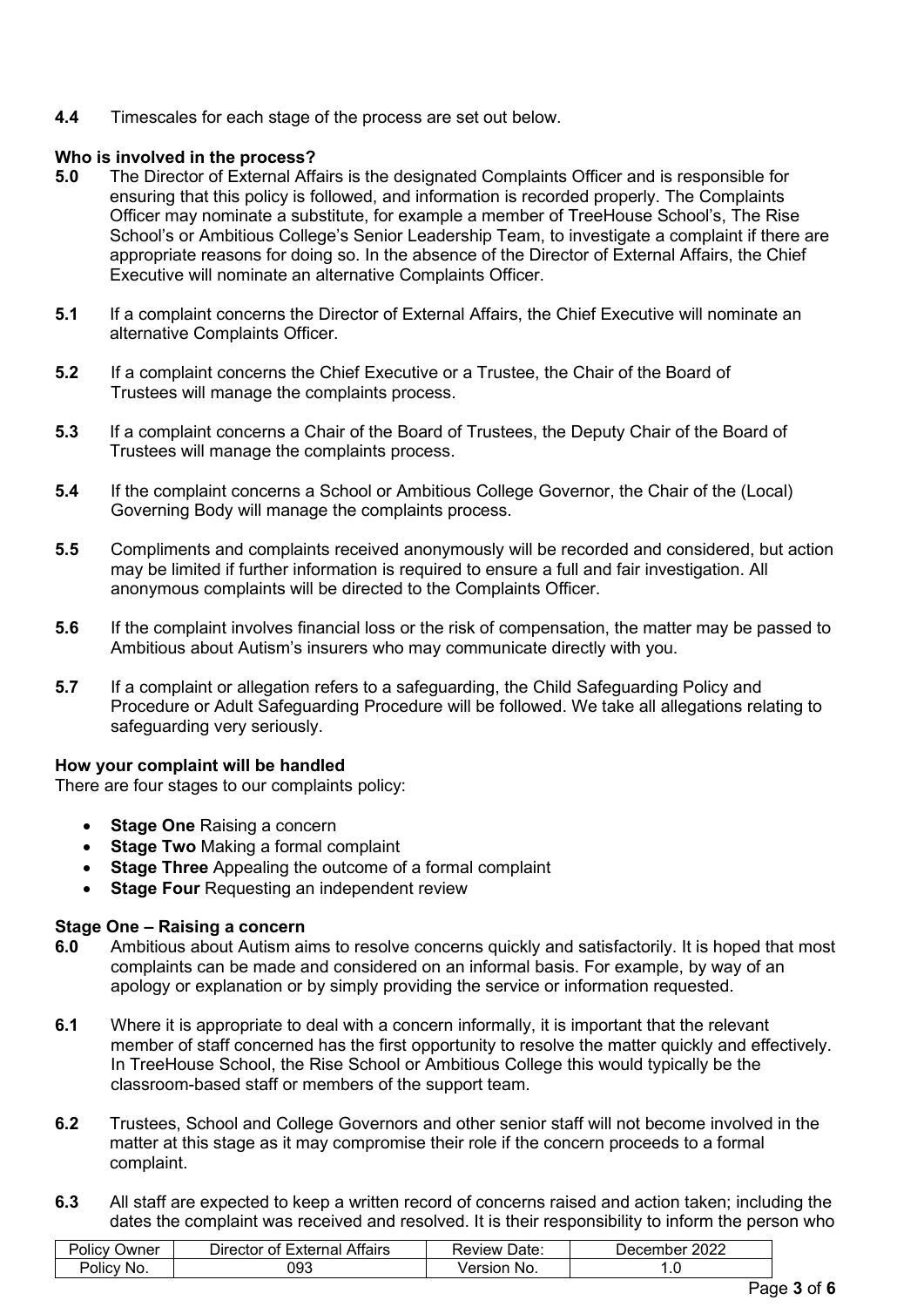raised a concern of the action taken. Any concern regarding safeguarding must be immediately reported to the Designated Safeguarding Lead.

**6.4** Where a concern cannot be resolved informally, or when it would be inappropriate to pursue an informal route, the member of staff should inform the Complaints Officer who will instigate the formal complaints process.

# **Stage Two – Making a formal complaint**

- **7.0** This stage deals with matters that could not be resolved informally or where it would be inappropriate to seek to resolve an issue through informal means.
- **7.1** The Complaints Officer is responsible for this stage of the complaints process but may nominate a substitute, for example the Head of School, Head of College, Executive Principal, or Director to investigate a complaint if there are appropriate reasons for doing so.
- **7.2** The formal complaints process starts when there is sufficient information to begin an investigation and would normally only commence after you have made a complaint in writing. There are some circumstances where it would be inappropriate to wait for a complaint to be received in writing and decision to proceed to an investigation is a matter for the Complaints Officer. Under the Equality Act 2010, we will accept complaints via other means according to your communication preferences due to disability or learning difficulties.
- **6.4** On receipt of a formal complaint, the Complaints Officer will log the complaint on the Central Record of Complaints and issue a Unique Reference Number.
- **6.5** Where the formal complaint process is triggered by a verbal complaint the Complaints Officer will capture the nature of the complaint and ensure this is recorded on the Central Record of Complaints.
- **6.6** All formal complaints will be acknowledged by the Complaints Officer (or the nominated substitute, as described in section 5 above) within three working days, wherever possible.
- **6.7** The Complaints Officer (or the nominated substitute, as described in section 5 above) is responsible for investigating the formal complaint and will ensure that all information and evidence is captured on the "Complaints Sheet" and that this is logged within the Central Record of Complaints.
- **6.8** Following an investigation, the Complaints Officer (or the nominated substitute, as described in section 5 above) will provide a written response to you within 15 working days. The written response will confirm the outcome of the investigation and what action is being proposed as a result. If the complaint relates to TreeHouse School, The Rise School or Ambitious College, a copy of this response will be copied to the relevant Head of School or Head of College and Chair of the (Local) Governing Body.
- **6.9** The Complaints Officer (or the nominated substitute, as described in section 5 above) will advise you that if you are not satisfied with the response to their complaint, and the action that is being proposed, you may appeal and progress to Stage Three – Appeal.

### **Stage Three – Appealing the outcome of a formal complaint**

- **7.0** If you wish to appeal the outcome of the investigation led by the Complaints Officer, you must write to the Chief Executive of Ambitious about Autism within 15 working days of receiving the Complaints Officer's written response.
- **7.1** The Chief Executive is responsible for Stage Three of the complaints process. They will review the Stage Two investigation led by the Complaints Officer and will confirm in writing, within 15 days, one of the following actions:
	- that no further action is taken by Ambitious about Autism; or
	- specify changes to the Stage Two written response and actions.

| -<br>שwner<br>Policv | --<br>Attairs<br>External<br><b>Director</b><br>ΩĪ | Date:<br>∴eview ! ∵   | ∩∩∩<br>December∟<br>" ZUZZ |
|----------------------|----------------------------------------------------|-----------------------|----------------------------|
| 'olic∖<br>No.        | 093                                                | /ersion<br>No.<br>``` |                            |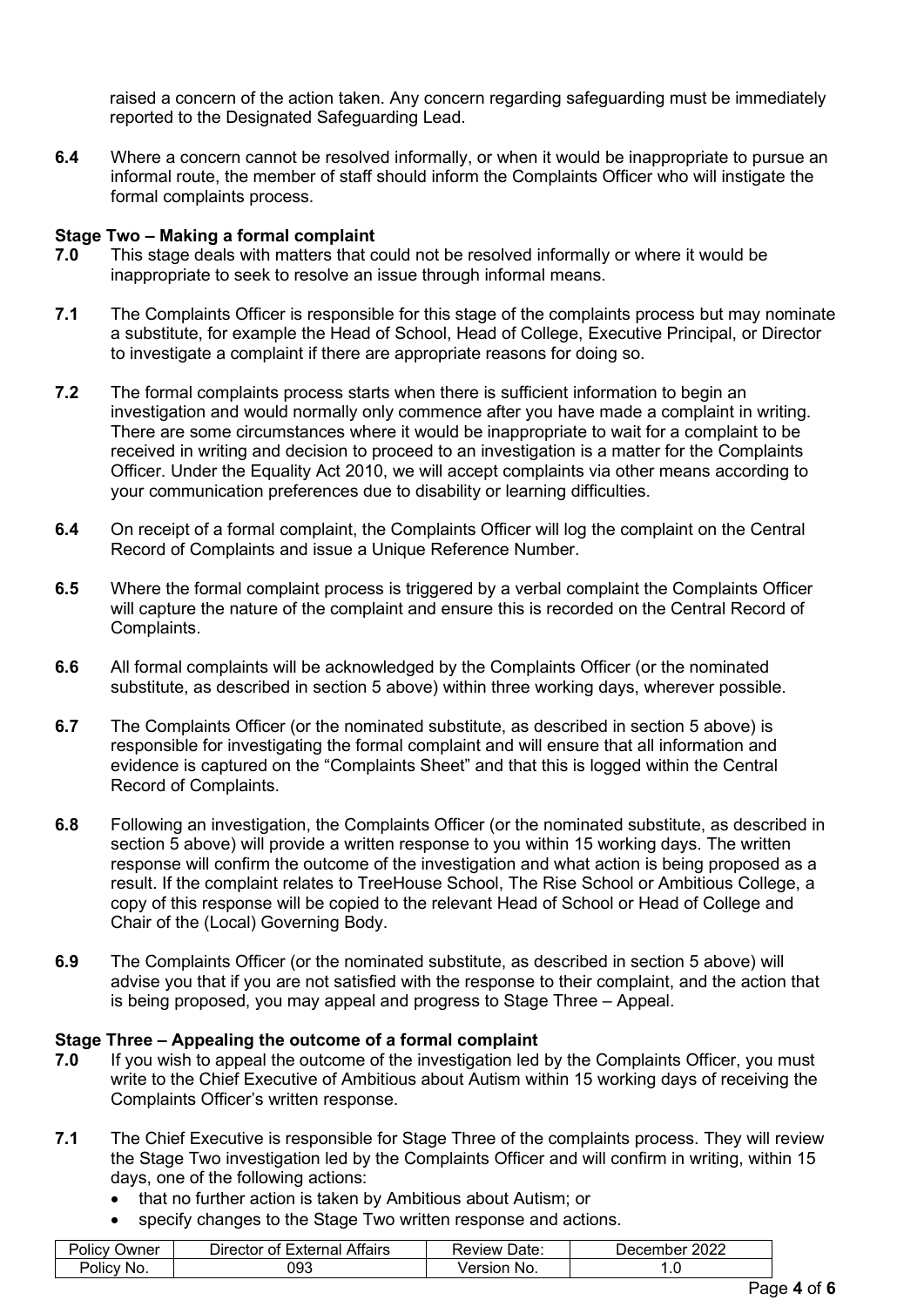**7.2** In accordance with the latest statutory regulations covering Non Maintained Special Schools, the Chief Executive will ensure that any appeal of an investigation relating to TreeHouse School will be undertaken by an independent person who never served as a TreeHouse School Governor or a member of TreeHouse School staff.

### **Stage Four – Requesting an independent review**

**8.0** At this stage, the process differs for Ambitious about Autism Schools Trust (including The Rise School) and Ambitious about Autism.

# **Ambitious about Autism Schools Trust**<br>**8.1** If you remain dissatisfied with the o

- **8.1** If you remain dissatisfied with the outcome of the appeal you may request an independent review. Any request must be made in writing to the Chair of the Ambitious about Autism Schools Trust within 15 working days of the Chief Executive reporting on the outcome of an appeal.
- **8.2** The Chair will appoint a panel of at least three people who are not involved in matters detailed in the complaint, including at least one member who is independent of the management and running of the academy. The Panel will meet to review the complaint, and you (the parents) are able to attend this and be represented if you wish. You will be given reasonable notice of the date of the Panel meeting. Representation may include having one relative or friend present to support you. Legal representation will only be permitted if the chair considers it appropriate.
- **8.3** The Panel will confirm in writing one of the following actions:
	- no further action is required and the matter is deemed to be closed;
	- overturn the appeal (Stage Three) and recommend specific actions:
	- recommend changes to internal systems and processes to reduce the possibility of similar complaints in the future.
- **8.4** The decision of the Panel will be communicated to you, the complainant, in writing within five working days of a decision being made, and if relevant also to the person being complained about. The decision is final and absolute.

### **Ambitious about Autism**

- **8.5** If you remain dissatisfied with the outcome of the appeal you may request an independent review. Any request must be made in writing to the Chair of the Board of Trustees within 15 working days of the Chief Executive reporting on the outcome of an appeal.
- **8.6** It is the discretion of the Chair of the Board of Trustees whether to instigate an independent review. If it is decided that a complaint, or the process by which it has been investigated, warrants further examination, the Chair of the Board of Trustees can establish an Independent Review Panel which will take place at the earliest possible opportunity.
- **8.7** The composition of the Independent Review Panel will depend on the nature of the complaint. If the complaint relates to TreeHouse School, the Chair of the School Governing Body will arrange for a panel of Governors to act as the Independent Review Panel. If the complaint relates to Ambitious College, the Chair of the College Governing Body will arrange for a panel of Governors to act as the Independent Review Panel. Equally, if the complaint relates to the activity of the wider charity, it may be more appropriate for the Chair of the Board of Trustees to appoint a number of Trustees to act as the Independent Review Panel.
- **8.8** The Independent Review Panel may review all documentation, receive written submissions or, in exceptional circumstances and at its absolute discretion, take direct evidence.
- **8.9** The Independent Review Panel will confirm in writing one of the following actions:
	- no further action is required and the matter is deemed to be closed:
	- overturn the appeal (Stage Three) and recommend specific actions;
	- recommend changes to internal systems and processes to reduce the possibility of similar complaints in the future.

| שwner<br>Policy     | --<br>`≏rna∟⊷<br>Attairs<br>Director of<br>.<br>. Ter | Jate<br>Review | 2022<br>⊃ecember |
|---------------------|-------------------------------------------------------|----------------|------------------|
| 'olic\<br><b>NO</b> | 093                                                   | /ersion<br>No. |                  |